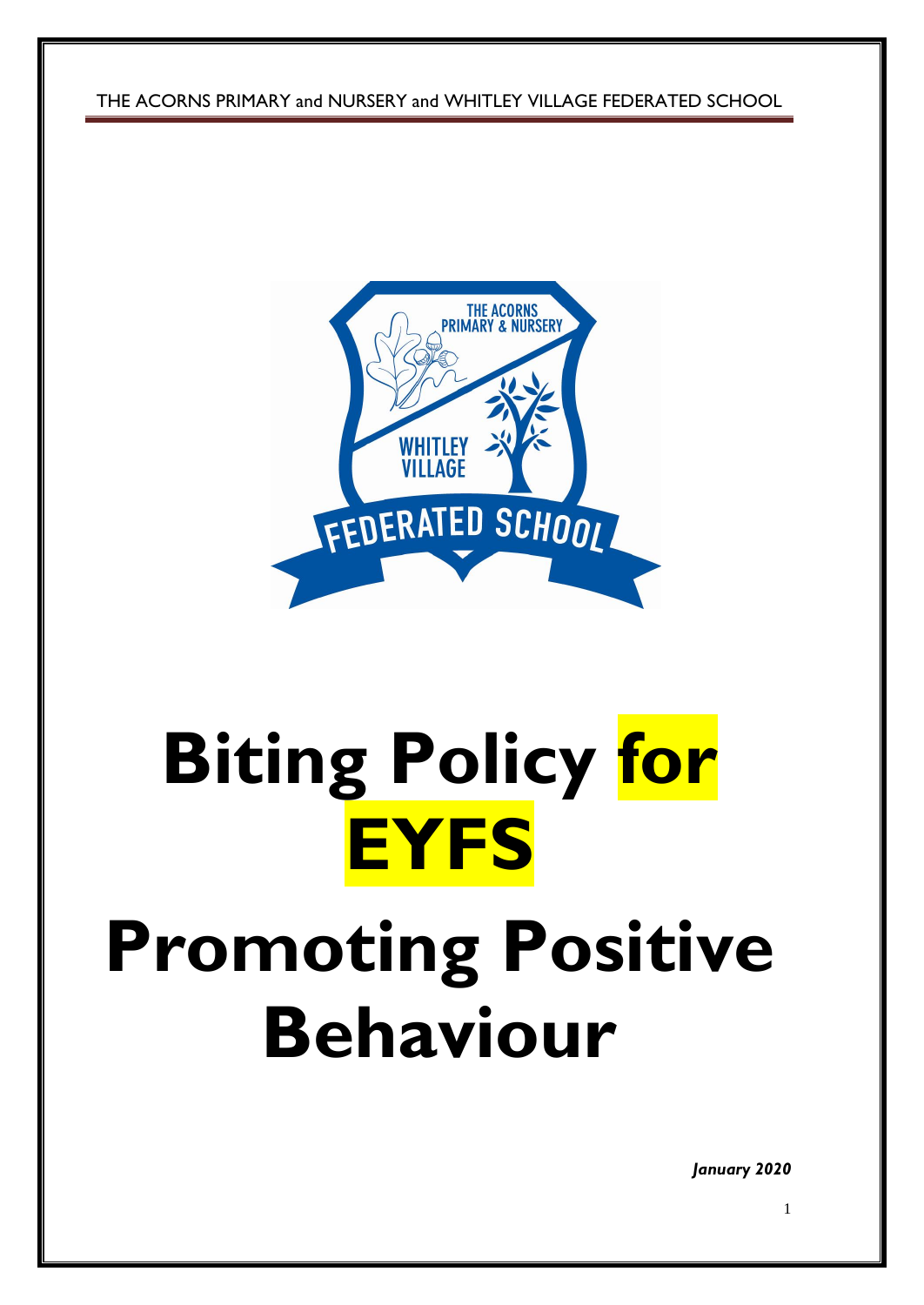# **BITING POLICY FOR EYFS**

## **PROMOTING POSITIVE BEHAVIOUR**

### **Statement**

Biting is a common behaviour among children and is typical behaviour for children of 2-3 years of age. Biting can often be painful and frightening for the child, who has been bitten, and also frightening for the child who bites. Biting happens for different reasons, with different children and under different circumstances. Biting is part of some children's development and can be triggered when they do not yet have the words to communicate their emotions or needs. At The Acorns Primary & Nursery and Whitley Village Federated Schools we follow our positive behaviour policy to promote positive behaviour at all times.

### **Aim**

### **We aim to act quickly and efficiently when dealing with any case of biting in the EYFS.**

At The Acorns Primary & Nursery and Whitley Village Federated School, we use the following strategies to prevent biting: sensory activities, biting rings, effective resources and we employ skilled staff who can recognise when children need more stimulation or quiet times. We treat each incident with care and patience, offering comfort to intense emotions, as well as investing time in coregulation, to help children manage their feelings.

### **Procedure**

In the event of a biting incident:

1. The child, who has been bitten, will be the priority and should be comforted and given reassurance. Staff will not look at the child, who has bitten, but focus all attention on the child who has been bitten. This is important, as we do not want the biting child to learn that biting results in immediate adult attention - as this may reinforce this behaviour.

2. Once the bitten child is calm, staff (ideally key person) will check for any visual injury. If there is a bite mark, this will be washed with warm soapy water and wiped with an antiseptic wipe. Staff will explain to the child what is happening and support the child as this process may be painful. Staff will wear gloves. Parents will be contacted immediately.

3. If the skin is broken, it will be allowed to bleed, as covering the wound can increase the risk of infection. Staff will wear gloves and an apron. EYFS leader, class teacher or room leader will contact the parent/carer of the child immediately. This phone call will be sensitive and give reassurance to the parent/carer and offer an explanation of the procedure which has been followed. We will advise parents/carers to contact the child's GP the same day.

4. The staff member who witnessed the incident should complete a Green Slip (Incident & Illness register) to be handed to parents/carers.

6. The incident must be uploaded onto CPOMs by EYFS leader, class teacher or room leader as quickly as possible, so that the head teacher, deputy and SFLOs are fully informed.

7. Immediately after the bite, and for the next two sessions, our aim is to prevent another bite occurring by:

- keeping the child, who has bitten, busy and next to an adult at all times (1:1)

- offering a selection of items for the child, who has bitten, to hold. Having full hands, and carrying and using sensory resources, can sometimes reduce the desire to bite

- not talking to the child, who has bitten, about the bite/incident; however, encouraging the child to give the child, who was bitten, a toy. This can help the child, who was bitten, to feel less fearful of the biter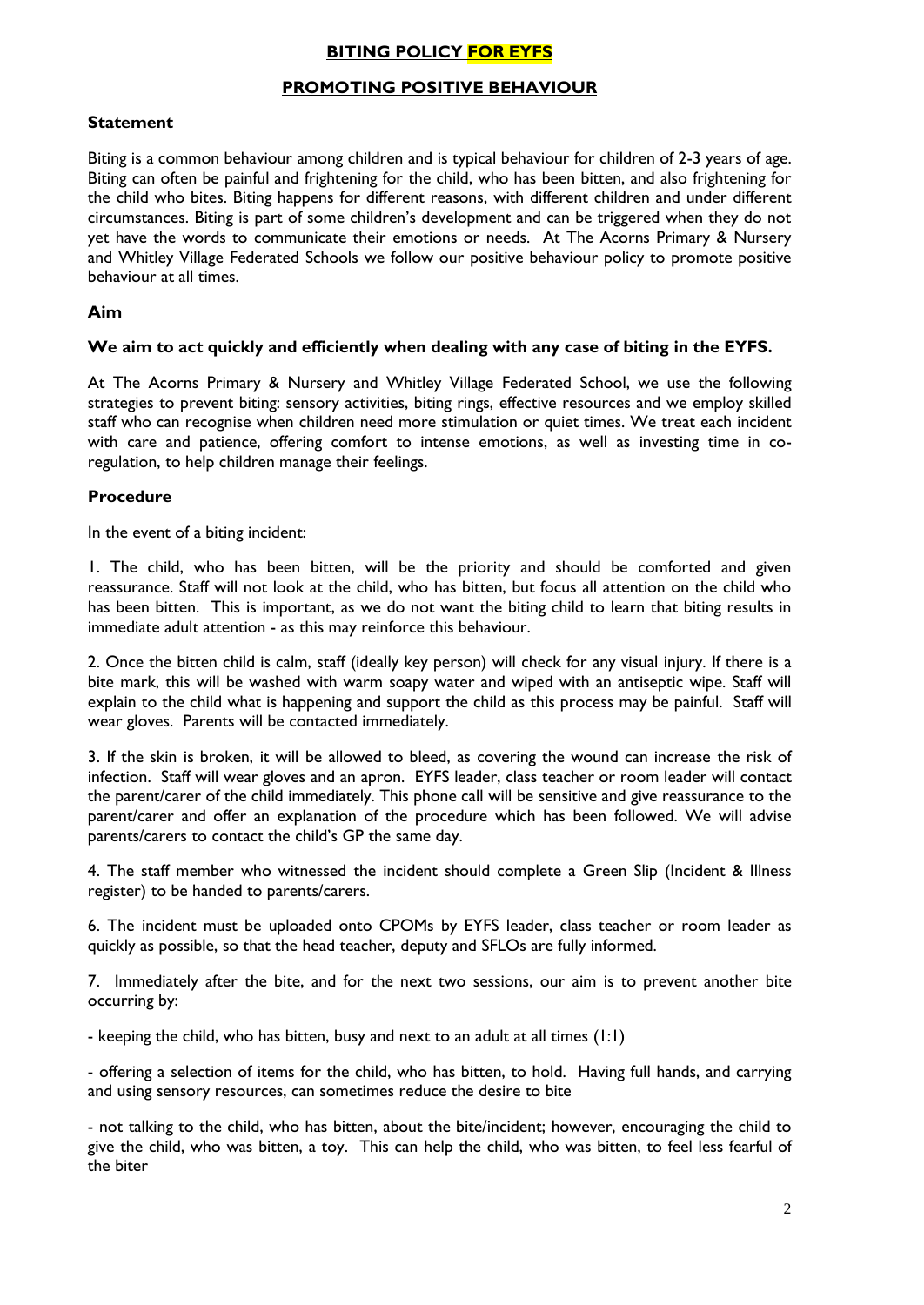8. For the following week, we will monitor with parents if any biting has occurred at home. If not, we will start allowing the child to play without an adult next to them for *short* periods of time. We will ensure that, at these times, the child is not hungry or tired and is in a different part of the provision to where the initial bite took place. The child will also be kept away from the child, who was bitten, during these *short* periods. For the rest of the time, the child will be with an adult and kept busy, although other children will be included.

9. Where a child may repeatedly bite and/or if they have a particular special educational need or disability, that lends itself to increased biting, we will carry out the risk reduction document. We will closely monitor any patterns and triggers to prevent further bites and offer parental support.

# **Arrangements to Support this Policy**

### **1. Key messages**

- Staff will acknowledge that biting incidents can cause parents a great deal of distress and worry, and staff will be sensitive and supportive at all times.
- Staff will reassure parents that biting is an age-/stage related behaviour.
- Working in partnership with parents/carers is a key factor in our policy. Staff will involve parents/carers every step of the way, and suggest that strategies and next steps should be implemented in the home as well as in our school.
- Staff recognise that following a bite, a child is likely to bite again. Therefore, a strategy will be put in place immediately.
- $\bullet$  Staff are aware that children do not deliberately plan to bite the strong, immediate, pleasurable, sensory feedback gained from the original bite is often the trigger.
- Staff are aware that there are a range of triggers which can cause children to bite. Staff will work as a team to identify and reduce them.

### **2. Potential triggers for biting**

- Expression biting can occur when children are happy, excited, sad or angry. Young children cannot always label their emotion, so biting can be their form of expressing themselves to others.
- Exploration babies and young children explore the world around them using their senses. Young children do not always know the difference between gnawing on a toy and biting someone.
- Teething swelling gums can be painful and cause discomfort; this can be relieved by biting or chewing on something.
- Attention when children are in a situation where they feel they are not receiving enough attention, biting is a quick way of becoming the centre of attention.
- Independence toddlers try very hard to be independent using phrases such as: "Me do it." and "Mine." If a child wants a toy, or wants another child to do something this could lead to a biting incident.
- Transitions children can become over-excited at transition times. Therefore, songs, objects of reference, sign and pictures will be used. The child's key person will also be present to support them during transition. If these strategies do not work, routines will be adapted and changed.
- Cause and effect toddlers become interested in what happens when they do something. For example, they bang a spoon on a table and discover it makes a noise. This behaviour may be repeated again and again to support their learning and development. This can also be